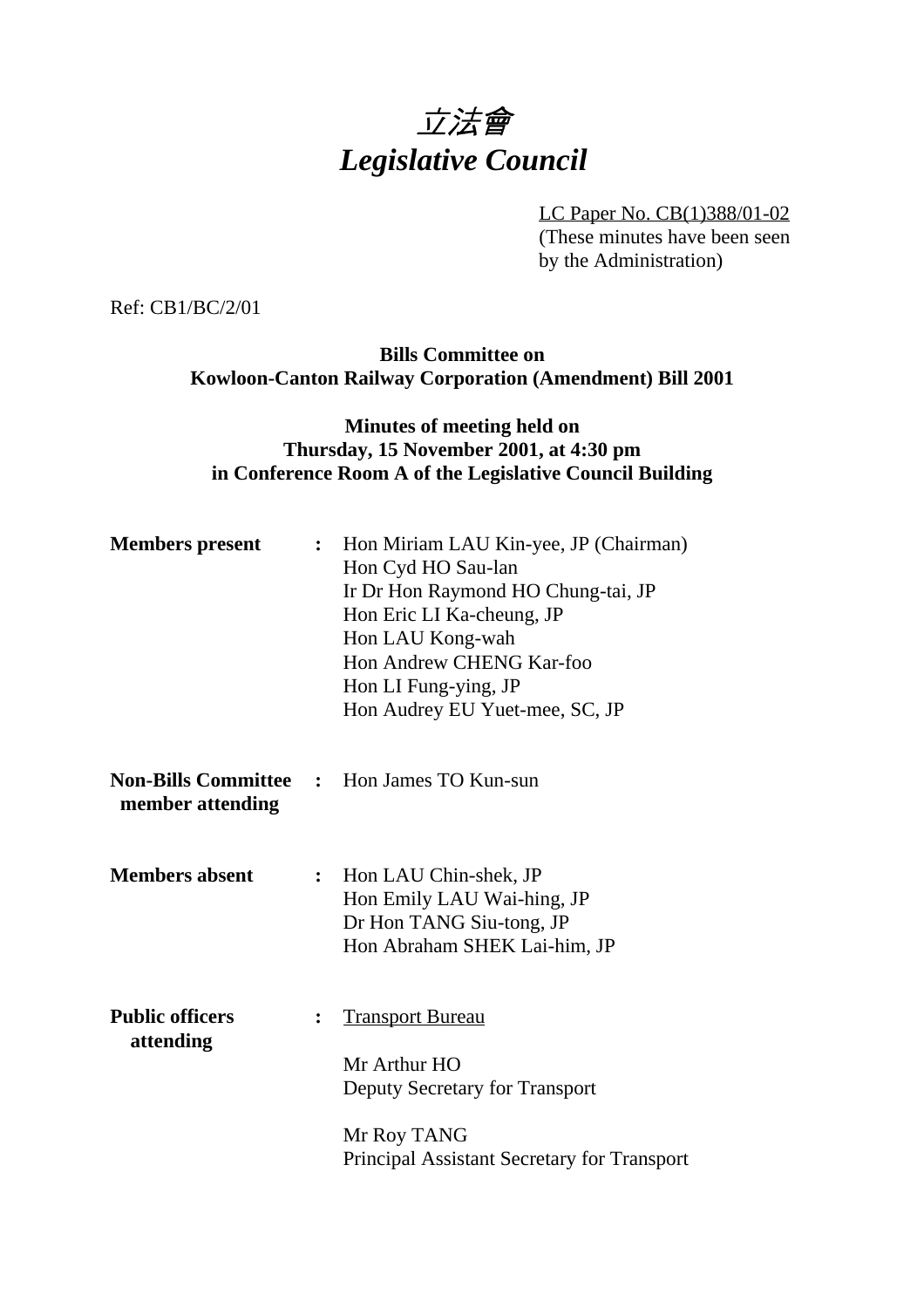|                                          | Mr Clement CHAN<br><b>Assistant Secretary for Transport</b> |
|------------------------------------------|-------------------------------------------------------------|
|                                          | Department of Justice                                       |
|                                          | Mr Jonothan ABBOTT<br><b>Senior Assistant Law Draftsman</b> |
|                                          | Ms Lonnie NG<br><b>Senior Government Counsel</b>            |
| <b>Clerk in attendance : Mr Andy LAU</b> | Chief Assistant Secretary (1)2                              |
| <b>Staff in attendance</b>               | : Miss Connie FUNG<br>Assistant Legal Adviser 3             |
|                                          | Ms Alice AU<br>Senior Assistant Secretary (1)5              |
|                                          |                                                             |

#### Action

#### **I Election of Chairman**

Miss Cyd HO, the member who had the highest precedence among members of the Bills Committee, presided over the election of Chairman. Ms Miriam LAU was nominated by Miss Cyd HO and the nomination was seconded by Mr LAU Kong-wah. Ms LAU accepted the nomination. There being no other nominations, Ms Miriam LAU was elected Chairman of the Bills Committee and took over the chair.

| п | <b>Meeting with the Administration</b>      |                                         |
|---|---------------------------------------------|-----------------------------------------|
|   | (LC Paper No. CB(3)12/01-02                 | - The Bill;                             |
|   | Ref: TBCR 3/1015/98 Pt. 3                   | - LegCo Brief;                          |
|   | LC Paper No. $LS2/01-02$                    | - Legal Service Division<br>Report; and |
|   | Appendix III to LC Paper No. CB(1)286/01-02 | - Mark-up copy of the Bill)             |

2. The Committee deliberated (Index of proceedings attached at **Annex A**).

Admin. 3. The Committee requested the Administration to provide further information on the following to facilitate their consideration:

(a) Composition of the Board of the Kowloon-Canton Railway Corporation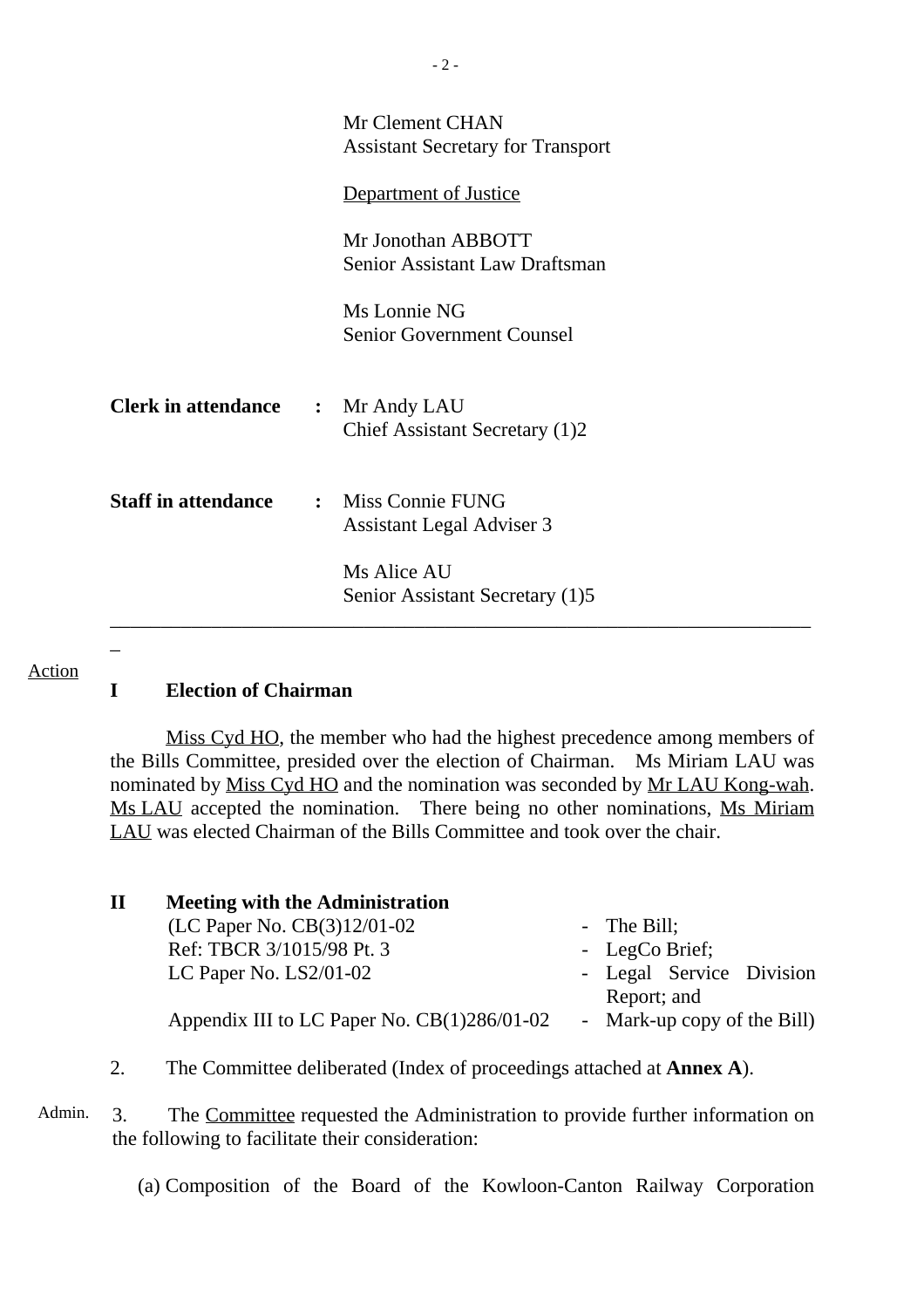(KCRC) with information on the functions and duties of the Chairman and individual members, and their respective honorarium/remuneration;

- (b) A list of Board members from 1991 to 2001 with information on their personal profile and tenure;
- (c) Criteria for appointment to the Board;
- (d) Committee structure of the Board and composition of individual committees;
- (e) Number of Board meetings held from 1999 to 2001;
- (f) An organization chart of KCRC;
- (g) The powers and responsibilities of the Board/the Chairman and the Executives set out in the internal governance documents including the line of business reporting, and the changes proposed to those powers and responsibilities to tie in with the introduction of the new governance structure;
- (h) Whether the existing governance structure has led to situations whereby the interest of the Corporation had overridden that of the controlling shareholder, i.e. the Government;
- (i) KCRC's handling of the Hung Hom "Millennium Towers" property development proposal and whether this is, in the Administration's view, a reflection of the observation that "it is difficult to achieve optimal results by concentrating these two sets of daunting responsibilities on one single KCRC officer" as quoted in paragraph 8 of the LegCo Brief; and
- (j) Board members to appear before the Bills Committee or to set out their views in writing to the Bills Committee on the proposed changes to the corporate governance structure.

4. The Committee agreed to hold the next meeting on Friday, 23 November 2001, at 8:30 am to continue discussion with the Administration.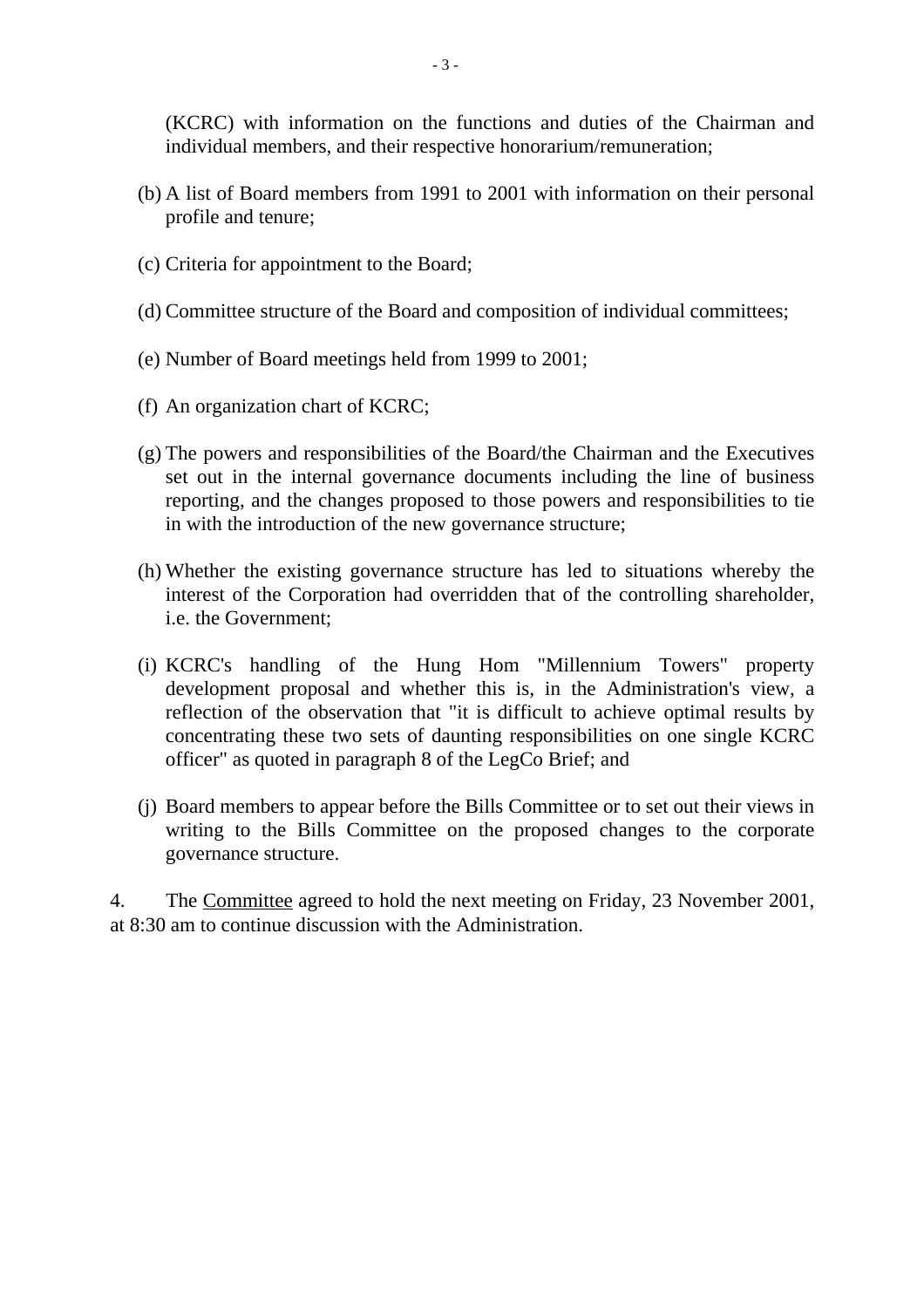5. There being no other business, the meeting ended at 6:20 pm.

Legislative Council Secretariat 21 November 2001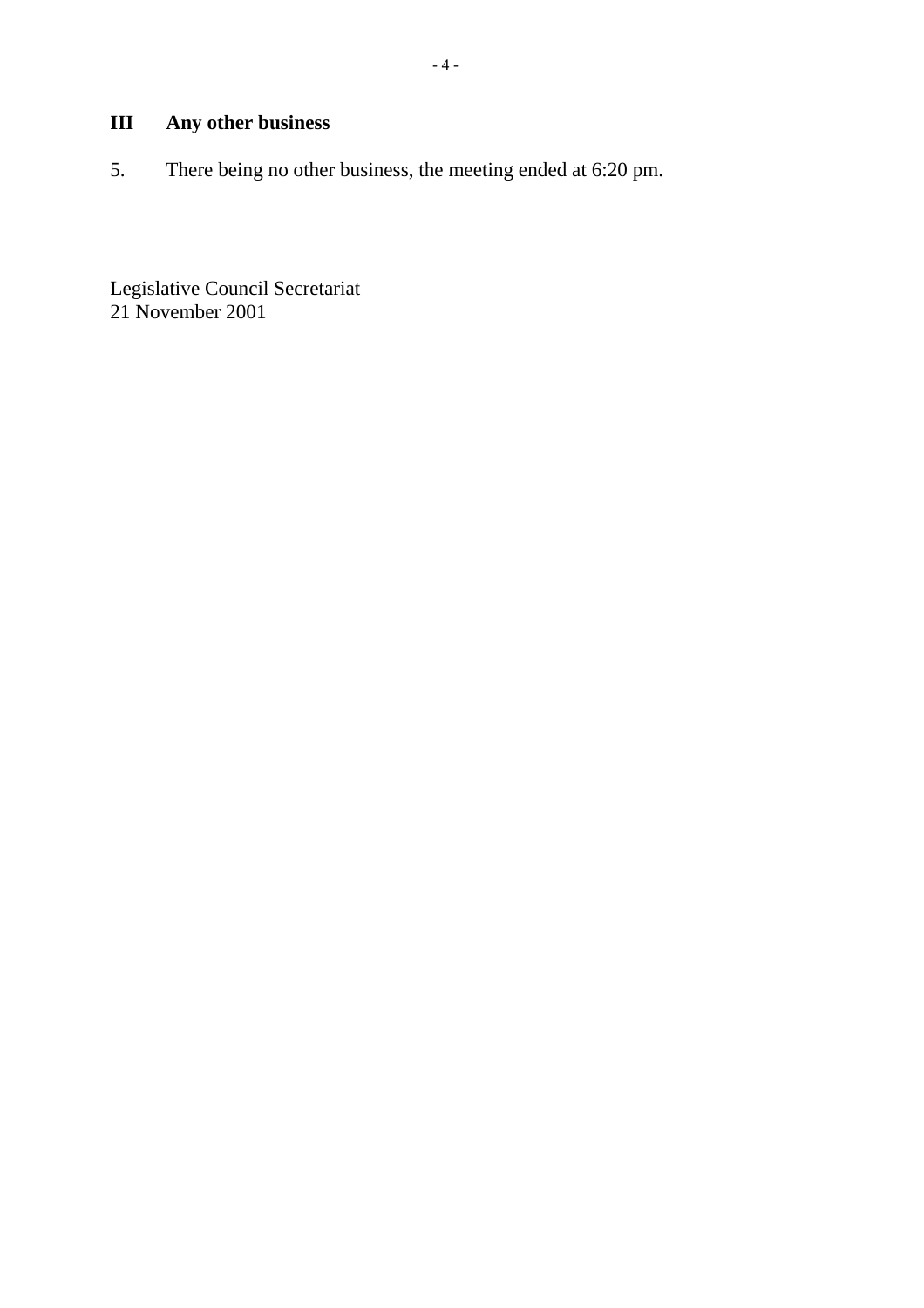# **Annex A**

# **Proceedings of the meeting of the Bills Committee on Kowloon-Canton Railway Corporation (Amendment) Bill 2001 on Thursday, 15 November 2001, at 4:30 pm in Conference Room A of the Legislative Council Building**

| <b>Time</b>                          | <b>Speaker</b>                                   | Subject(s)                                                                                                                                                                                                | <b>Action required</b> |
|--------------------------------------|--------------------------------------------------|-----------------------------------------------------------------------------------------------------------------------------------------------------------------------------------------------------------|------------------------|
| Agenda Item I - Election of Chairman |                                                  |                                                                                                                                                                                                           |                        |
| $000000 - 000115$                    | Miss Cyd HO                                      | <b>Election of Chairman</b>                                                                                                                                                                               |                        |
|                                      | Agenda Item II - Meeting with the Administration |                                                                                                                                                                                                           |                        |
| 000116 - 000242                      | Chairman                                         | Welcoming remarks                                                                                                                                                                                         |                        |
| 000243 - 000451                      | Administration                                   | Introduction on the objectives of<br>the Bill                                                                                                                                                             |                        |
| 000452 - 000853                      | Mr Andrew CHENG                                  | policies<br>Role<br>and<br>of<br>the<br>Administration in ensuring the<br>accountability of the Kowloon-<br>Canton Railway Corporation<br>(KCRC) in its operation and<br>business                         |                        |
| 000854 - 001107                      | Administration                                   | ditto -                                                                                                                                                                                                   |                        |
| 001108 - 001226                      | Mr Andrew CHENG                                  | KCRC's plan to award the West<br>Rail (WR) sites for property<br>development by way of a single<br>tender<br>Transport Bureau's stance as the<br>Administration's representative<br>on KCRC's Board       |                        |
| 001227 - 001308                      | Administration                                   | ditto -                                                                                                                                                                                                   |                        |
| 001309 - 001350                      | Mr Andrew CHENG                                  | ditto -                                                                                                                                                                                                   |                        |
| 001351 - 001406                      | Administration                                   | ditto -                                                                                                                                                                                                   |                        |
| 001407 - 001448                      | Miss LI Fung-ying                                | provision<br><b>Express</b><br>the<br>on<br>functions<br>respective<br>of<br>the<br>Chairman<br>Chief<br>the<br>and<br>Executive Officer (CEO) in the<br>Bill<br>to<br>proper<br>ensure<br>accountability |                        |
| 001449 - 001559                      | Administration                                   | ditto -                                                                                                                                                                                                   |                        |
| 001600 - 001612                      | Chairman                                         | ditto -                                                                                                                                                                                                   |                        |
| 001613 - 001719                      | Administration                                   | ditto -                                                                                                                                                                                                   |                        |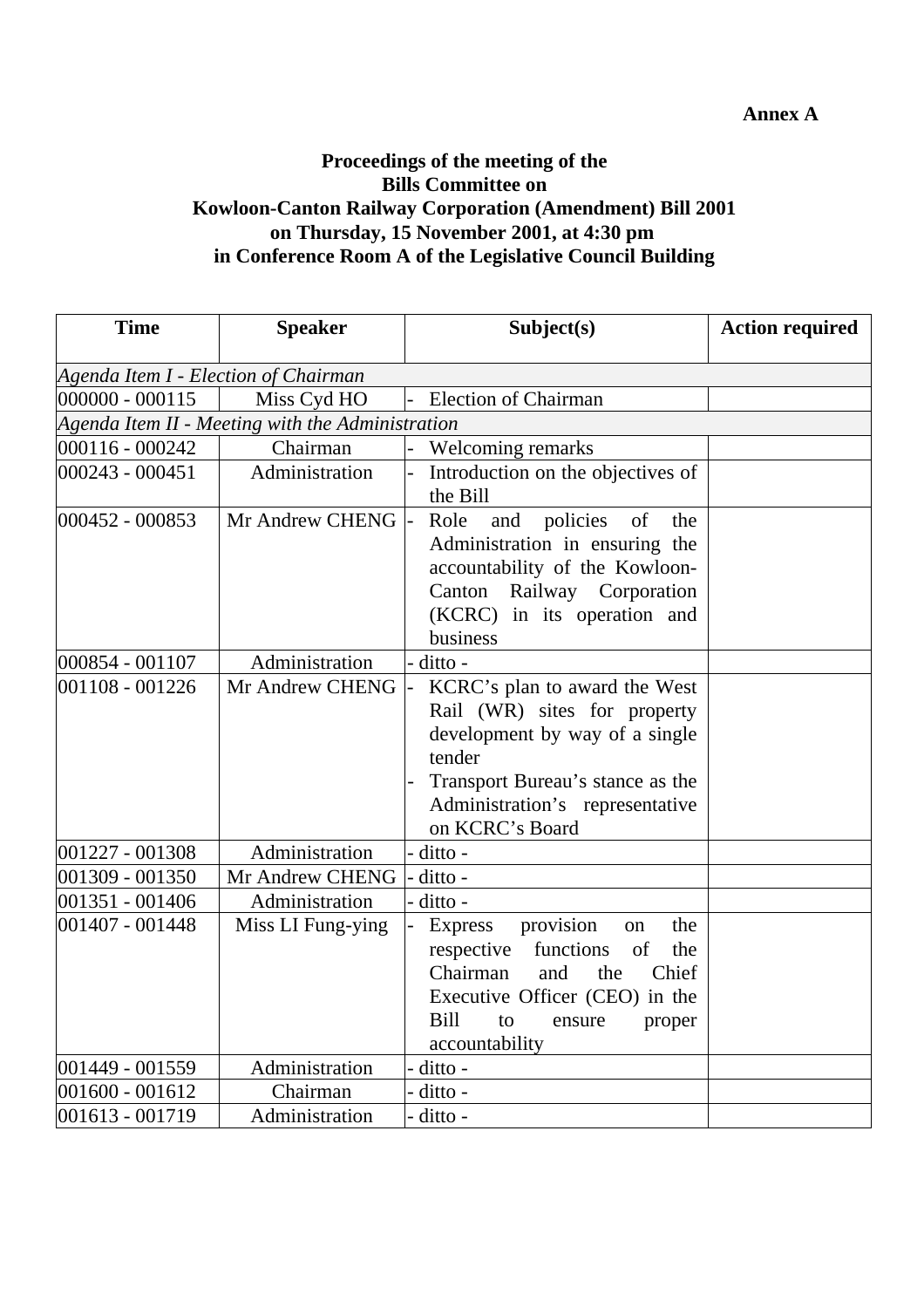| <b>Time</b>         | <b>Speaker</b>  | Subject(s)                                                                                                                                                                                                                                                                                                                                                                                                                                   | <b>Action required</b> |
|---------------------|-----------------|----------------------------------------------------------------------------------------------------------------------------------------------------------------------------------------------------------------------------------------------------------------------------------------------------------------------------------------------------------------------------------------------------------------------------------------------|------------------------|
| $ 001720 - 002004 $ | Miss Cyd HO     | Timing of the Bill<br>Benefits and changes to be<br>brought about by the proposed<br>separation<br>strengthening<br>in<br>corporate governance<br>Rationale for appointing a part-<br>time Chairman for the purpose<br>of<br>strengthening<br>the<br>independence of the Board<br>Role and participation of the<br>Administration's representatives<br>on the Board                                                                          |                        |
| 002005 - 002441     | Administration  | ditto -                                                                                                                                                                                                                                                                                                                                                                                                                                      |                        |
| 002442 - 002656     | Miss Cyd HO     | Remuneration of the Chairman<br>and CEO                                                                                                                                                                                                                                                                                                                                                                                                      |                        |
| 002657 - 002935     | Administration  | ditto -                                                                                                                                                                                                                                                                                                                                                                                                                                      |                        |
| 002936 - 003047     | Miss Cyd HO     | ditto -                                                                                                                                                                                                                                                                                                                                                                                                                                      |                        |
| 003048 - 003459     | Mr LAU Kong-wah | Rationale for appointing a part-<br>time Chairman for the purpose<br>of supervising a full-time CEO<br>Powers to appoint and dismiss<br><b>CEO</b>                                                                                                                                                                                                                                                                                           |                        |
| 003500 - 003840     | Administration  | ditto -                                                                                                                                                                                                                                                                                                                                                                                                                                      |                        |
| 003841 - 003849     | Mr LAU Kong-wah | responsibilities<br>Division<br>of<br>between the Chairman and CEO                                                                                                                                                                                                                                                                                                                                                                           |                        |
| 003850 - 004021     | Administration  | ditto -                                                                                                                                                                                                                                                                                                                                                                                                                                      |                        |
| 004022 - 004101     | Chairman        | Mechanism for removal of CEO                                                                                                                                                                                                                                                                                                                                                                                                                 |                        |
| 004102 - 004133     | Administration  | ditto -                                                                                                                                                                                                                                                                                                                                                                                                                                      |                        |
| 004134 - 004459     | Ms Audrey EU    | Justification of the proposed<br>separation vis-à-vis the Board's<br>operation, in particular<br>the<br>difference among the Chairman,<br>CEO and other Board members<br>in terms of their appointment,<br>honorarium/remuneration<br>and<br>responsibilities<br>Relationship between the Chief<br>Executive of the Hong Kong<br>Special Administrative Region<br>and the Board in determining the<br>appointment and remuneration<br>of CEO |                        |
| 004500 - 004843     | Administration  | ditto -                                                                                                                                                                                                                                                                                                                                                                                                                                      |                        |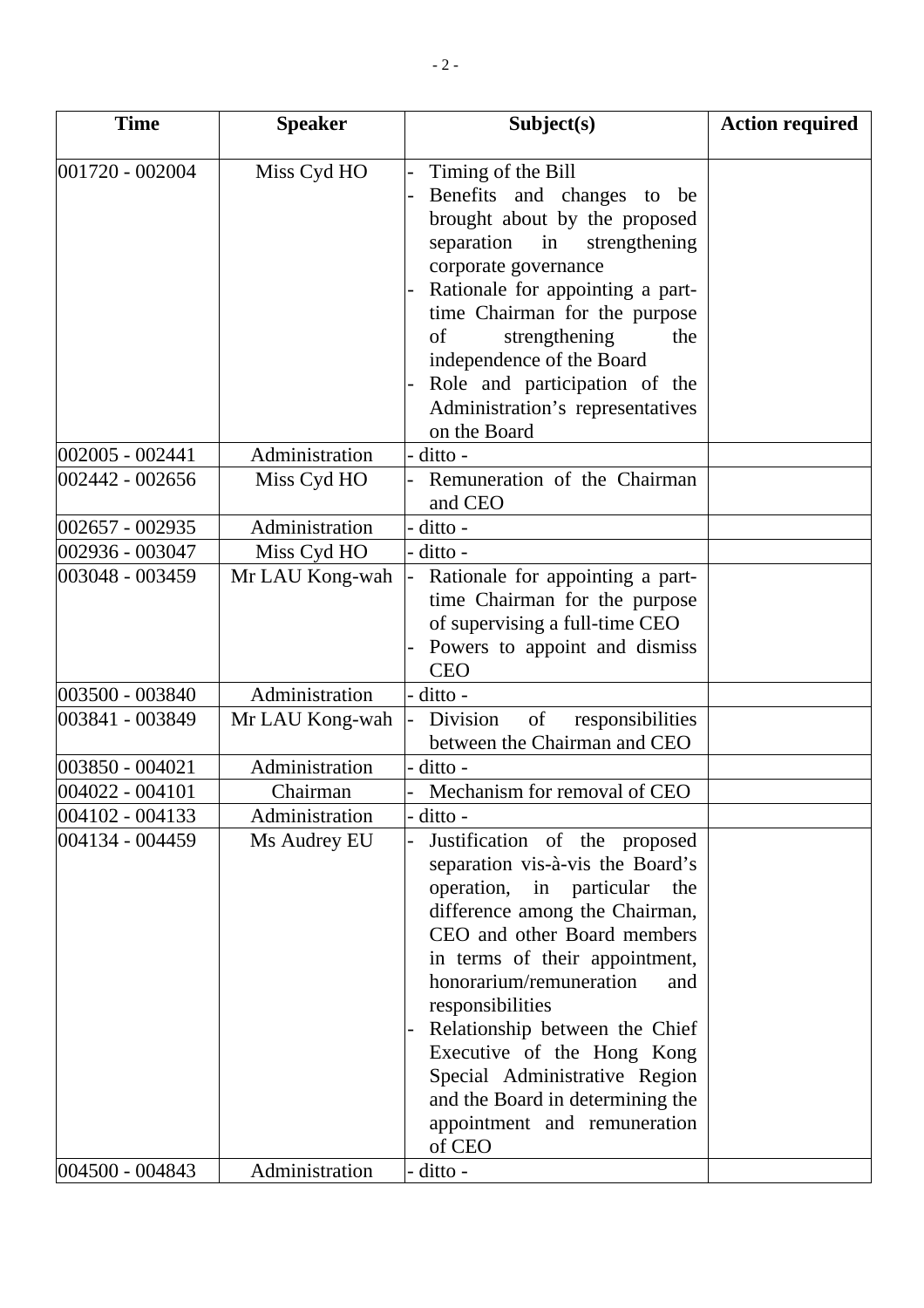| <b>Time</b>     | <b>Speaker</b>  | Subject(s)                                                                                                                                                                                                                                                                                                                        | <b>Action required</b>                                |
|-----------------|-----------------|-----------------------------------------------------------------------------------------------------------------------------------------------------------------------------------------------------------------------------------------------------------------------------------------------------------------------------------|-------------------------------------------------------|
| 004844 - 005018 | Ms Audrey EU    | Criteria for appointment to the<br>Board<br>Request for information on the<br>composition of the KCRC Board                                                                                                                                                                                                                       | The<br>Administration<br>to<br>provide<br>information |
| 005019 - 005112 | Administration  | ditto -                                                                                                                                                                                                                                                                                                                           |                                                       |
| 005113 - 005701 | Mr Eric LI      | Declaration of interest<br>as<br><sub>a</sub><br>Director of the Kowloon Motor<br>Bus Company (1933) Limited<br>Relationship<br>between<br>the<br>Administration<br>the<br>and<br>Chairman, in particular<br>the<br>degree of support to be rendered<br>to the Chairman                                                           |                                                       |
| 005702 - 005753 | Miss Cyd HO     | Request for information<br>on<br>Board members from 1991 to<br>2001                                                                                                                                                                                                                                                               | The<br>Administration<br>to<br>provide<br>information |
| 005754 - 005850 | Administration  | ditto -                                                                                                                                                                                                                                                                                                                           |                                                       |
| 005851 - 010007 | Mr LAU Kong-wah | Request for information on the The<br>number of Board meetings held<br>from 1999 to 2001 and the<br>respective involvement of the<br>Chairman acting in the capacity<br>of Chairman and the Chairman<br>acting in the capacity of chief<br>executive of KCRC in these<br>meetings<br>Request for an organization<br>chart of KCRC | Administration<br>to<br>provide<br>information        |
| 010008 - 010022 | Administration  | ditto -                                                                                                                                                                                                                                                                                                                           |                                                       |
| 010023 - 010242 | Mr Eric LI      | Need for the Administration to<br>provide professional support to<br>the Chairmen of its wholly-<br>owned corporations for the<br>of<br>ensuring<br>purpose<br>good<br>corporate governance<br>The Administration's<br>strategy<br>for ensuring the compatibility of<br>its interest with that of KCRC                            | The<br>Administration<br>tol<br>consider              |
| 010243 - 010800 | Administration  | ditto -                                                                                                                                                                                                                                                                                                                           |                                                       |
| 010801 - 010916 | Mr Eric LI      | Need for ensuring independence<br>of the Chairman                                                                                                                                                                                                                                                                                 |                                                       |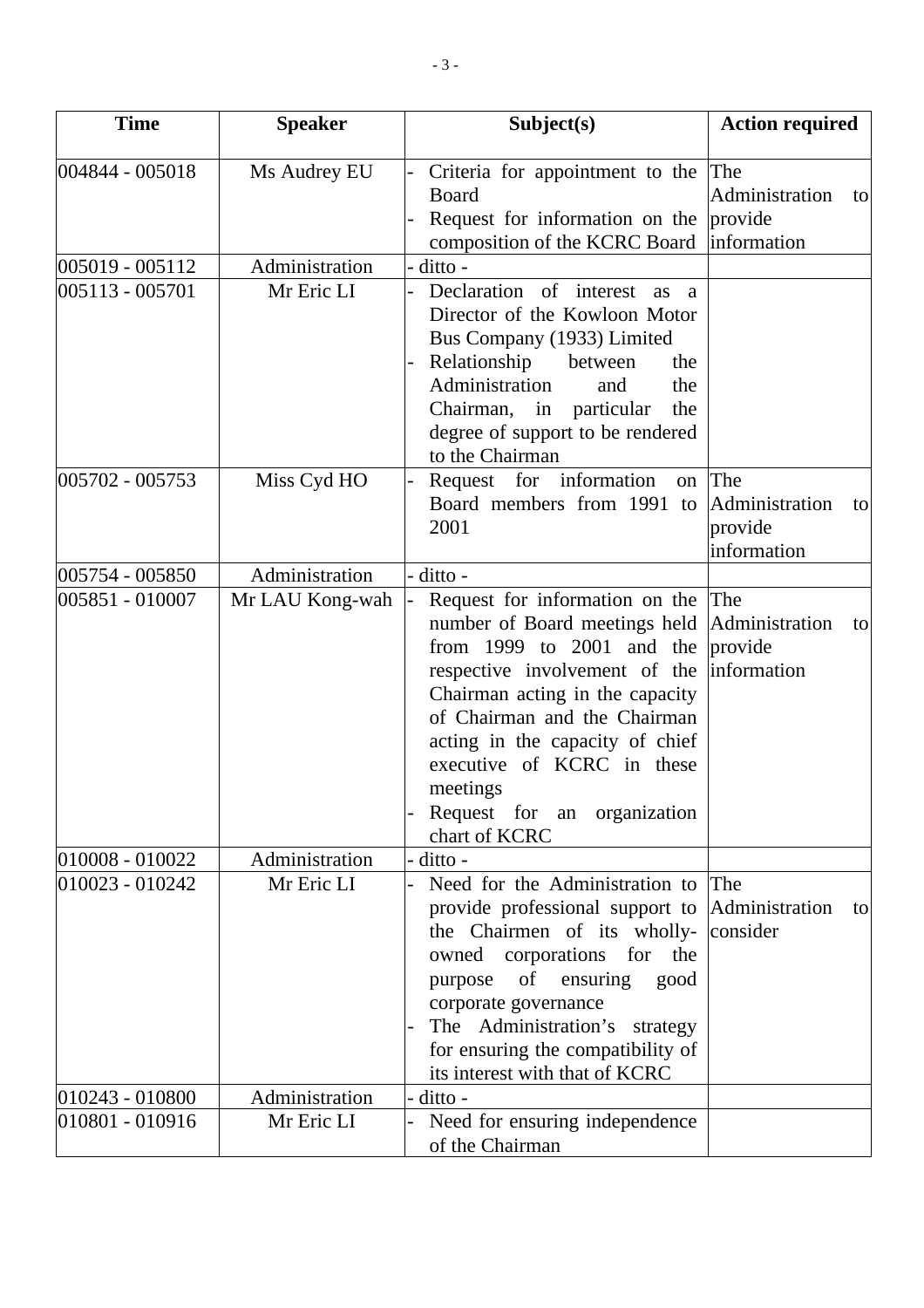| <b>Time</b>     | <b>Speaker</b>  | Subject(s)                                                   | <b>Action required</b>          |
|-----------------|-----------------|--------------------------------------------------------------|---------------------------------|
| 010917 - 011021 | Mr James TO     | Timing of the Bill                                           |                                 |
|                 |                 | Envisaged<br>problems<br>with                                |                                 |
|                 |                 | maintaining the status quo                                   |                                 |
| 011022 - 011152 | Administration  | ditto -                                                      |                                 |
| 011153 - 011236 | Mr James TO     | ditto -                                                      |                                 |
| 011237 - 011425 | Administration  | ditto -                                                      |                                 |
| 011426 - 011847 | Mr James TO     | Specific ways in which the                                   | The                             |
|                 |                 | independence of the Board can                                | Administration<br>to            |
|                 |                 | be strengthened by the proposed                              | relay the request to            |
|                 |                 | separation                                                   | <b>Board members</b>            |
|                 |                 | Views of Board members on the                                |                                 |
|                 |                 | proposed<br>changes<br>the<br>to                             |                                 |
|                 |                 | corporate governance structure                               |                                 |
| 011848 - 012007 | Administration  | ditto -                                                      |                                 |
| 012008 - 012211 | Chairman        | Request for information on the                               | The                             |
|                 |                 | committee structure of the Board                             | Administration<br>to            |
|                 |                 | and composition of individual                                | provide                         |
|                 |                 | committees                                                   | information                     |
|                 |                 | Request for information on the                               |                                 |
|                 |                 | powers and responsibilities of                               |                                 |
|                 |                 | the Board/the Chairman and the                               |                                 |
|                 |                 | Executives<br>the<br>in<br>internal                          |                                 |
|                 |                 | governance documents including                               |                                 |
|                 |                 | the line of business reporting                               |                                 |
| 012212 - 012343 | Administration  | ditto -                                                      |                                 |
| 012344 - 012909 | Mr Andrew CHENG | Timing of the Bill                                           |                                 |
|                 |                 | Envisaged<br>problems<br>with                                |                                 |
|                 |                 | maintaining the status quo                                   |                                 |
| 012910 - 013049 | Administration  | ditto                                                        |                                 |
| 013050 - 013147 | Mr Andrew CHENG | Request for information<br>on                                | The                             |
|                 |                 | KCRC's handling of the Hung<br>"Millennium<br>Towers"<br>Hom | Administration<br>to<br>provide |
|                 |                 | property development proposal,                               | information                     |
|                 |                 | and the Administration's view as                             |                                 |
|                 |                 | to whether this incident is a                                |                                 |
|                 |                 | reflection of the observation that                           |                                 |
|                 |                 | "it is difficult to achieve optimal"                         |                                 |
|                 |                 | results by concentrating these                               |                                 |
|                 |                 | of<br>daunting<br>sets<br>two                                |                                 |
|                 |                 | responsibilities<br>on one single                            |                                 |
|                 |                 | KCRC officer"                                                |                                 |
| 013148 - 013204 | Administration  | ditto                                                        |                                 |
| 013205 - 013243 | Chairman        | ditto                                                        |                                 |